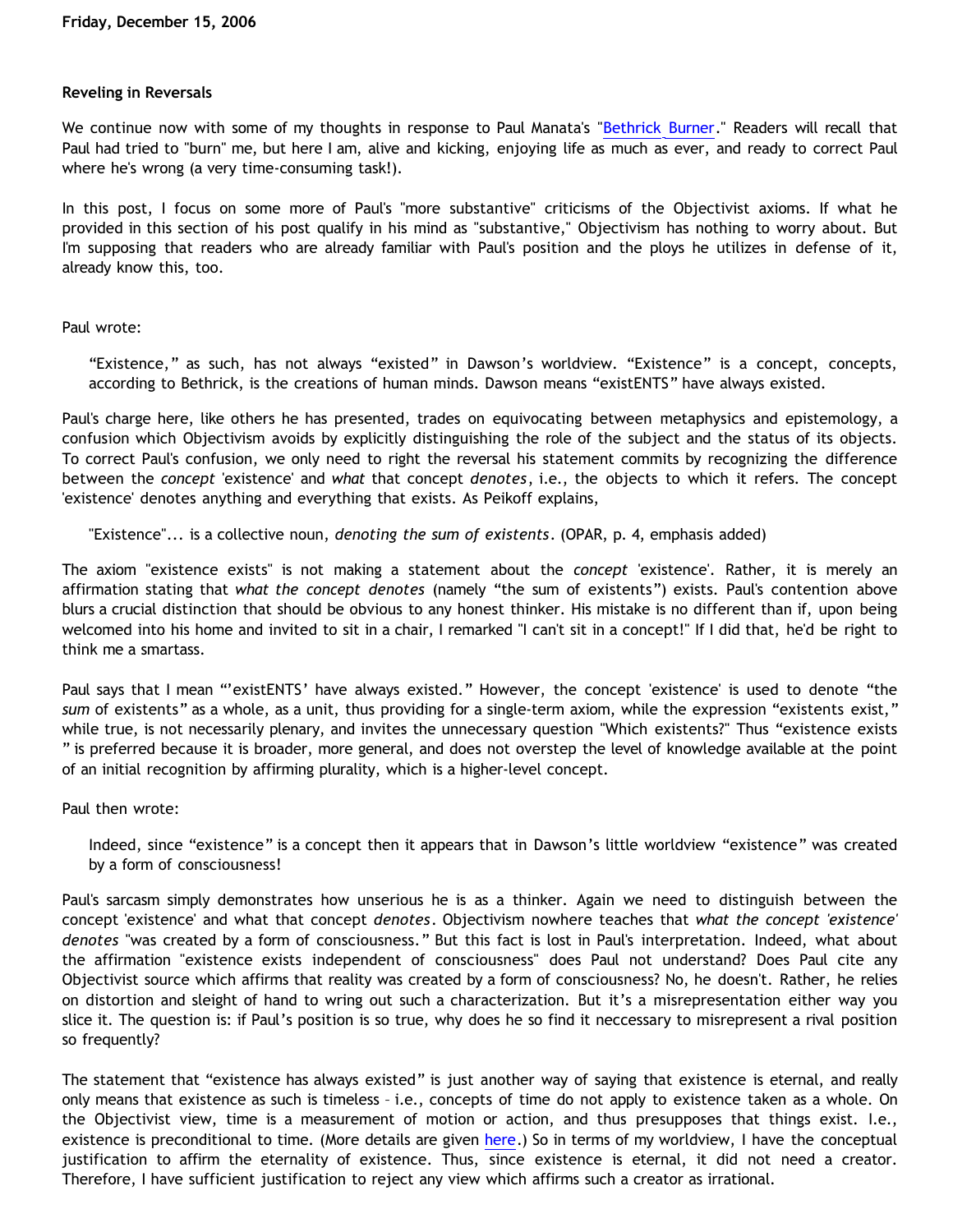I asked:

We all have to start somewhere. What is your starting point?

Paul responded:

Depemds [sic] on what we mean by "starting point." "Starting point" for me has notions of preeminence. It has notions of "epistemological authority." God's word is my epistemic starting point in this sense. But, I suspect Dawson's confusing the order of knowing with the orde rof [sic] being.

Quite the opposite: my concern has consistently been to observe and safeguard the distinction and proper relationship between consciousness and its objects. And Paul's been resisting Objectivism precisely for this all along. And yet he accuses me of "confusing the order of knowledge with the orde rof [sic] being"? I can easily avoid such confusions because I have the axioms. Paul's worldview, however, plays fast and loose with the subject-object distinction, such that the believer never knows which is which.

My question had to do with starting points. Objectivism begins with the object of cognition, for it is only after we are aware of an object that we can identify ourselves as having that awareness. The conceptually irreducible axiom of existence identifies explicitly in the widest possible terms what we perceive directly. This is our starting point: the explicit recognition that things exist. Knowledge begins where awareness begins: with the *objects* of cognition. Hence "Objectivism." The alternative to this is subjectivism, i.e., beginning with the *subject* of cognition, such as something one imagines (e.g., "God created the universe by an act of will").

My question to Paul was intended to give him an opportunity to identify what he takes to be his starting point. Notice how he chooses to dance around the point, looking for a way to take another potshot at me (he suggests that I am confusing something that I've been very careful to keep distinct!), instead of treating the matter seriously. Paul's reaction to such questions suggests that he feels threatened by them, as if asking them constituted an invasion of some secret misdeed of his that he doesn't want people to discover. Mockery for Paul is more important than clearly explicating his position, for that is what he gives us – mockery – when an opportunity to present his position has been extended to him. It's important because it's his form of barking at intruders so they stay away. If they stay away, they won't discover what he wants to hide. But it's too late for that. His guilty little secret has been exposed.

He says that "God's word" is his "epistemic starting point," by which he means "epistemological authority." In other words, the say-so of an invisible magic being – as opposed to reason – is the final arbiter of what he accepts as knowledge. By "God's word," I suspect Paul means the entirety of the bible, from the first verse of Genesis to the last verse of Revelation, including everything in between (assuming the standard Protestant canon, of course). But obviously such an enormous mass of stories and tales is not conceptually irreducible, nor is their supposed truth perceptually self-evident. In fact, as I have pointed out before, to affirm "God's word" as his starting point, the Objectivist axioms would have to already be true. For to affirm "God's word" is to assume that something exists (there's the axiom of existence), that that something is something specific – i.e., "God's word" as opposed to Buddha 's word (there's the axiom of identity), and that the one affirming all of this has awareness of what he is affirming (there's the axiom of consciousness). So again, we find religion [piggybacking its starting point](http://bahnsenburner.blogspot.com/2006/07/theism-and-its-piggyback-starting.html) on the axioms of a worldview which religious believers are committed to rejecting.

To clarify the question "what is your starting point," consider the following question:

## Of what are you aware *first*: the *object* which you perceive, or the *means* by which you perceive it?

Why no straight answers to this question? Why the dancing evasions? Why the pussyfooting? Why the smartalecky attitude?

Now Paul might say that the first thing he was aware of is his god, thus trying to assimilate an object-based starting point into his worldview (even though the bible never makes such epistemological claims). This would raise numerous questions which would need clear answers before such responses can be taken seriously. For instance, by what means did he acquire awareness of his god? How did he identify the object of his awareness as a god? How did he identify it as the Christian god? Is "God" a concept, or a proper name? If it is a concept, what units is it integrating? If it is a proper name, what is it naming? And how does a non-believer like myself distinguish between what believers call "God" and what they are merely imagining? After all, the non-existent and the imaginary look and behave quite alike. Unfortunately, Christians will spit and stammer to have their god-belief taken seriously, but they can never come through with clear answers to questions like these. And what's more, one Christian's answers to these questions very often conflict with another's, indicating a conspicuous lack of uniformity among Christian believers on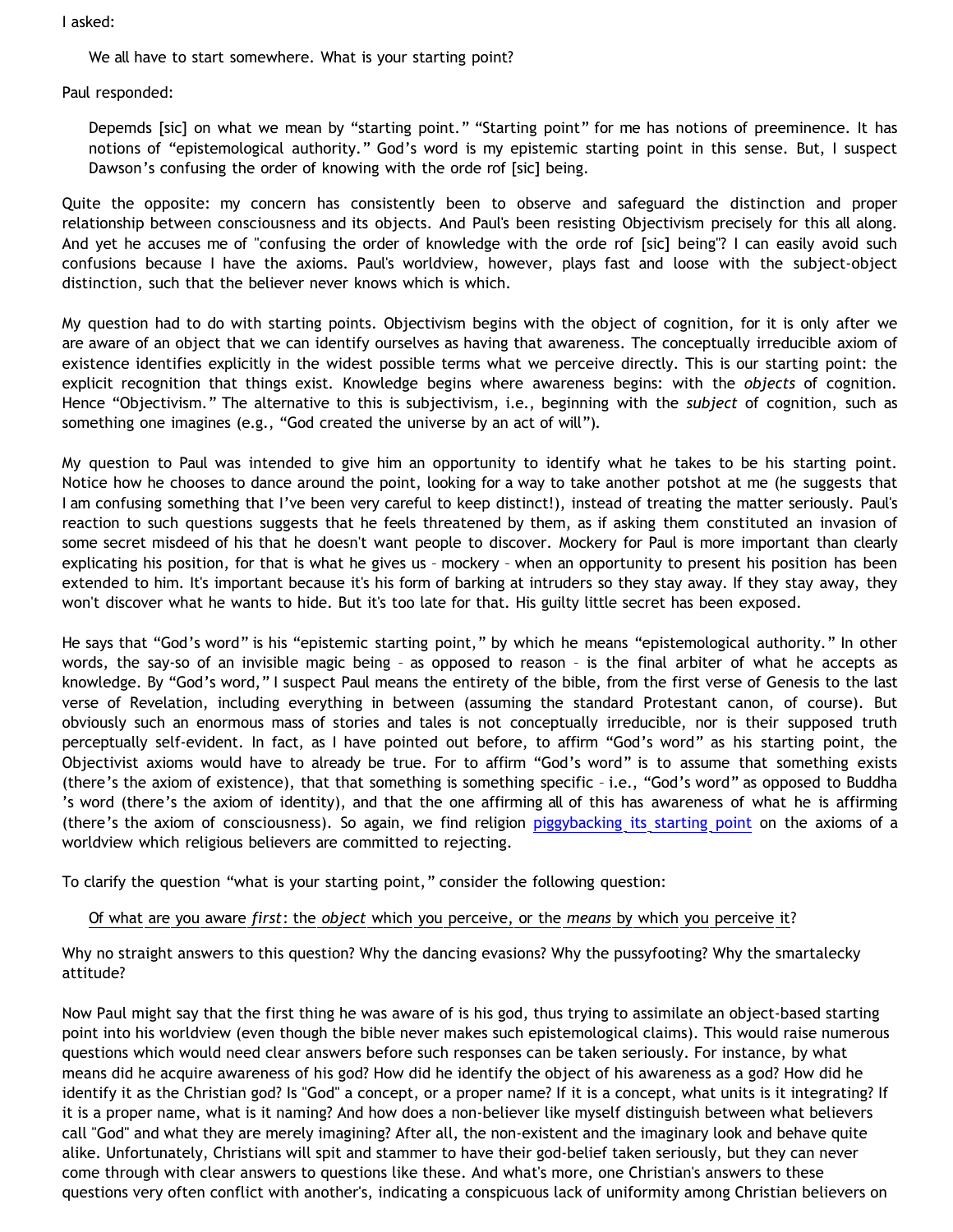such matters. And they tell us their position is "absolute"? Hmmm... couldn't fool us.

Meanwhile, I do recall [Paul once stating that](http://goosetheantithesis.blogspot.com/2006/02/question-of-day-24-efficacy.html) "God isn't 'one of my axioms'." So unless he has changed his position since stating this, I would not expect his "God" to be among anything he might list as his axiomatic foundations.

## I wrote:

This question may be difficult to answer if one is reluctant to let go of sacred cow assumptions and beliefs that he's in the habit of accepting as true on faith.

# Paul responded:

What does he mean by "accepting something as true on faith?" Does he think we must have evidence for all of our beliefs? Then what's his evidence for his belief in his axioms? If there's evidence for axiomatic beliefs then they' re not axiomatic.

Paul says that "if there's evidence for axiomatic beliefs then they're not axiomatic." It's not clear what he means by "axiomatic beliefs," nor is it clear why he thinks evidential support for a conceptually irreducible fundamental disqualifies it from being axiomatic. He just puts it out there - as he calls it, a "naked assertion." Paul needs to find some clothes for his assertions, because they're shivering in the chill air, susceptible to epistemological hypothermia. Where does he get these assertions? The bible nowhere discusses axioms and the nature of their evidential support, so he must be getting them from some other source. Is his god feeding these ideas directly into his head, in which case he expects his readers to accept what he says on faith, just as he accepted them? Is he going to begin insulting us when we do not accept what he asserts on his say so? To accept a claim as true on faith, is to accept it as true not only without evidence, but in spite of evidence to the contrary. For instance, all available evidence tells us that men cannot walk on unfrozen water. But faith can push such evidence aside in preference for storybook content which states otherwise: men can walk on water, goes the teaching, if one has sufficient belief in the preferred invisible magic being. Again, notice how this view grants metaphysical primacy to conscious functions: believing makes it so for the believer, just as wishing makes it so in the case of creation ex nihilo.

# Paul also wrote:

Furthermore, this assumption fals [sic] prey to an infinite regress argument.

Not if one has an objective starting point and grasps that consciousness is consciousness *of something*. Ultimately our knowledge has its basis in perception. The subject-object relationship and the nature of our consciousness demonstrate this. Those who contest this are likely seeking to protect some illicit license that they have granted themselves to replace knowledge of reality with arbitrary notions (like belief in invisible magic beings). But even those who contest the objective point of view are making use of it in their rejection of it. They're saying X is the case, which is intended to mean that it is the case independent of their wanting X to be the case. So they borrow from the very view they deny.

# I wrote:

It is important to notice how the theist's would-be starting point assumes the truth of mine.

# Paul responded:

But I've already sliced and diced yours.

We've seen Paul's attempts to "slice and dice" the axioms (see for instance [here](http://bahnsenburner.blogspot.com/2005/10/probing-mr-manatas-poor-understanding.html) and [here\)](http://bahnsenburner.blogspot.com/2006/12/axioms-and-primacy-of-existence.html). One thing that has remained constant in them is their allegiance to distortion, deception, context-dropping, and other anti-intellectual vices. Along with this, there are times when Paul seems to acknowledge their truth while claiming that they are not unique to Objectivism, then he says they're not true, then he says that Christianity affirms them in its affirmation of a god, then he says they're uninteresting, etc. We see back-and-forth desperation against a backdrop of cunning deceit. This tells me that the axioms accomplish precisely what I expect of them.

## Paul continuted:

Furthermore, notice that Dawson's "starting point" is not true. Concepts are not true or false. "Existence" isn't true or false.

See what I mean? Here Paul switched back to his mood where he denies the truth of the axiom "existence exists,"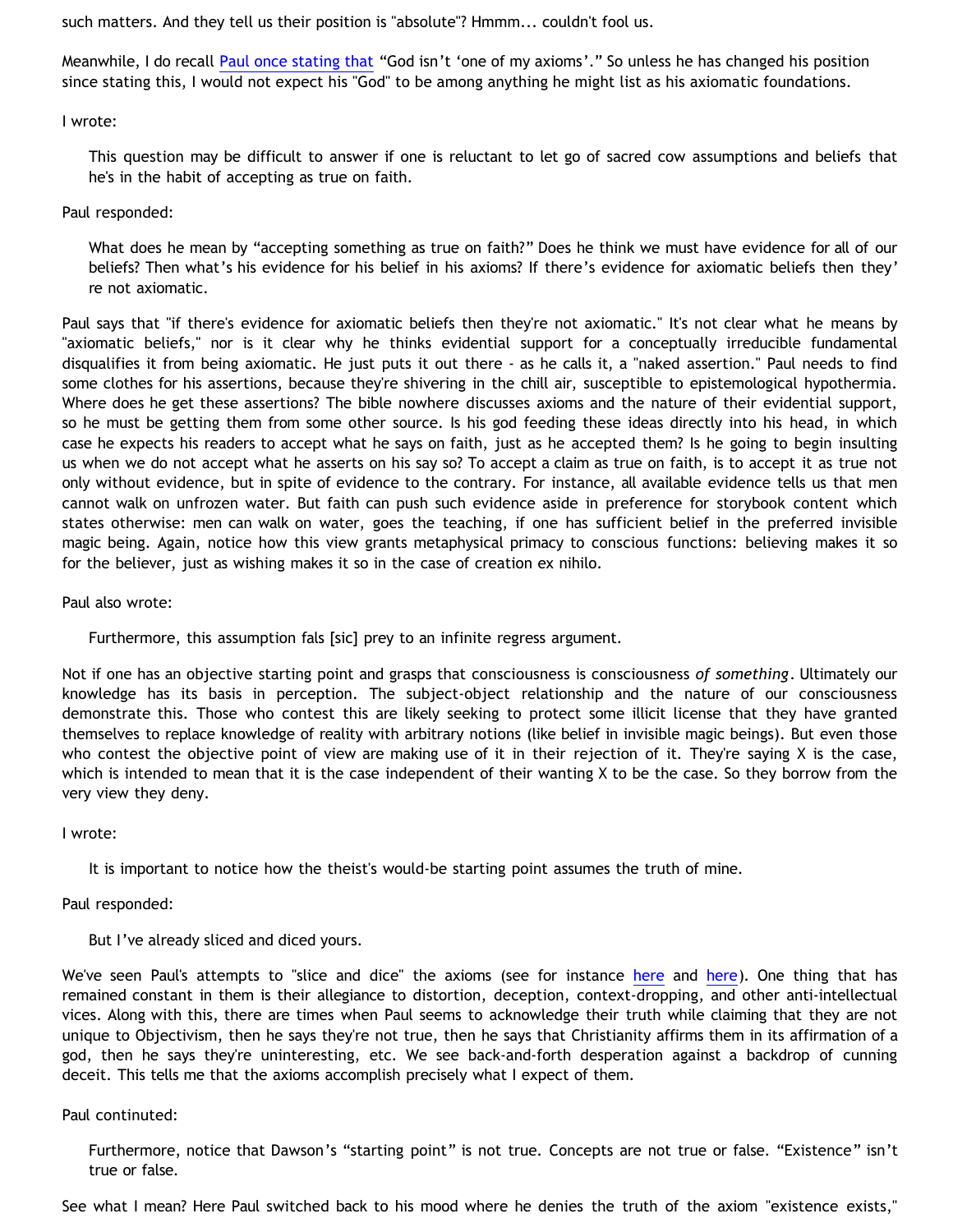which is my starting point. This is a complete statement. Either it is true, or it is not. Objectivism holds that it is true. Paul says it is "not true," but he has not shown that it is not true. Indeed, it would have to be true in order for him even to attempt to show it to be false, for to attempt to show it to be false, he would at the very least first have to exist, and by existing he would confirm its truth. And I have already shown how concepts of truth assume the axioms via the primacy of existence principle. As for Paul's "naked assertion" that "concepts are not true or false," see ITOE, pp. 48f.

## Paul wrote:

I've also noted that the idea that "existence exists" is not axiomatic sicne [sic] it presupposes a consciousness which is required to create the universal "existence."

Again Paul misses the genius of the Objectivist axioms. It is true that "the *idea* that 'existence exists'" requires a consciousness to conceive and hold it qua *idea*, since ideas are mental, and mental means pertaining to a conceptual consciousness. But it must be borne in mind that the Objectivist axiom "existence exists" is concerned primarily with affirming the *fact* that existence exists, and this fact does not require consciousness. As Porter correctly observes:

Existence doesn't depend on awareness. A is A no matter what awareness does. (ARTK, 210)

Now, ever since I unrolled my [cartoon universe analogy](http://www.strongatheism.net/library/atheology/cartoon_universe_of_theism/) as a way of showing just how absurd Christianity (particularly Calvinism) is, apologists have predictably missed its point and figured that the analogy applies to non-theistic conceptions of the universe as well. Some have even gone so far as to deny any applicability to the theistic model, which has puzzled many because the analogy between a cartoon and the theistic conception of the universe is so obvious. But here's Paul, again right on schedule:

Dawson's the cartoonist illustrating his little world.

Again Paul ferries out one of his "naked assertions," giving no "substantive" explanation for why states things like this. When reading his posts, one gets the impression that he takes too literally the advice, found in many an apologetic primer, that he should try to turn every criticism and objection raised against Christian mysticism back on those who have raised them. Others have tried this in the case of the cartoon universe analogy (see [here,](http://bahnsenburner.blogspot.com/2006/07/see-i-told-you-so.html) [here](http://bahnsenburner.blogspot.com/2006/07/metaphysical-subjectivism-and.html), here, here, here, here and [here,](http://bahnsenburner.blogspot.com/2006/07/metaphysical-subjectivism-and_06.html) for examples). The problem for these theists is that a non-theistic worldview typically does not conceive of the universe as something whose content was "created" by a devising, planning mind (such as a cartoon) which "controls whatsoever comes to pass" (Van Til, *Defense of the Faith*, p. 160) within that universe. Consequently there is nothing in the non-theistic conception of the universe that is analogous to either a cartoon or a cartoonist, while there is in the theistic model. So there's a major disconnect going on here for these theists, which calls into question their ability to integrate simple points in a rational manner. Now Paul did list five links to blog postings which supposedly deal with my "cartoon worldview argument." I hope my readers have had a chance to look at them. I have pasted those links below for their benefit:

<http://triablogue.blogspot.com/2006/06/incinerating-bethrick.html>

<http://triablogue.blogspot.com/2006/06/seeing-thru-bethrick-wall.html>

<http://triablogue.blogspot.com/2006/06/dawsons-mickey-mouse-philosophy.html>

<http://triablogue.blogspot.com/2006/06/dawsons-loony-tunes.html>

[http://triablogue.blogspot.com/2006/05/bethricks-blunders-or-up-dawsons-creek\\_14.html](http://triablogue.blogspot.com/2006/05/bethricks-blunders-or-up-dawsons-creek_14.html)

After having read these, I wonder what Paul found so compelling about them. If these are the best that theists can produce against the overt cartoonish implications of their conception of the universe, then non-theists should be encouraged to use the cartoon universe analogy all the more. Oh, and yes, the concerns raised in those blogs have already been addressed. For instance, [here](http://bahnsenburner.blogspot.com/2006/06/hays-on-cartoon-universe-premise-of.html), [here](http://bahnsenburner.blogspot.com/2006/06/steves-hays-ty-reaction-to-cartoon.html), [here](http://bahnsenburner.blogspot.com/2006/06/steves-persisting-haysiness.html), [here,](http://bahnsenburner.blogspot.com/2006/07/see-i-told-you-so.html) [here](http://bahnsenburner.blogspot.com/2006/07/metaphysical-subjectivism-and.html) and [here](http://bahnsenburner.blogspot.com/2006/07/metaphysical-subjectivism-and_06.html). Selah.

I wrote:

If we begin with the fact of existence, then it should be obvious that it is nonsensical to ask for an explanation of existence. There goes the cosmological argument.

Paul responded: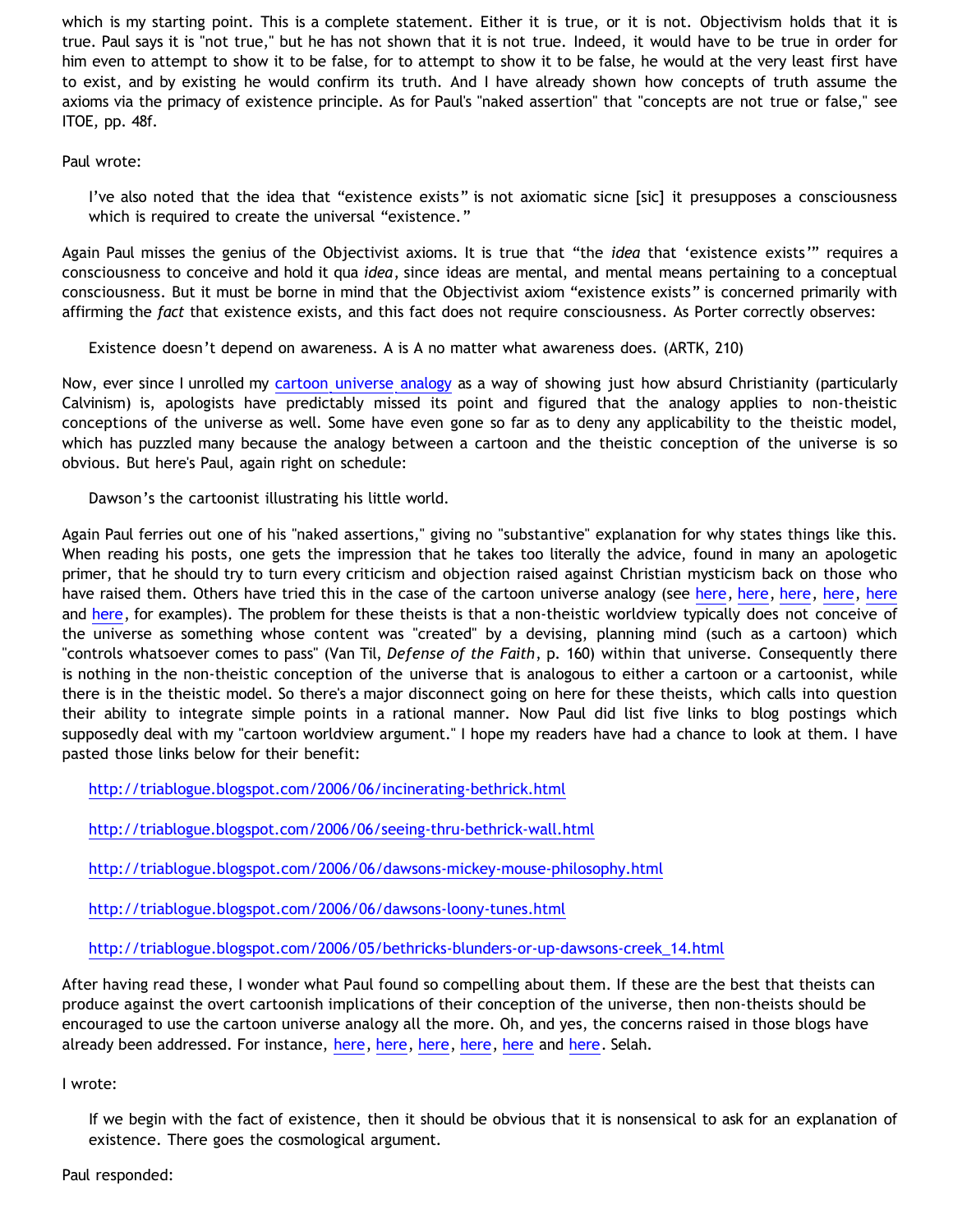But of course, this is ridiculous. The cosmological argument doesn't seek to show how any existing entity came to be, it seeks to show how the existence of "contingent" entities came to be. So, it's entirely appropriate to ask for an "explanation" for the existence of contingent things."

All models of the cosmological argument that I have examined nowhere seek to "show how" any entities "came to be." While the express goal of such arguments may be to validate the idea that the universe had a beginning, for instance, the real goal behind such arguments in a theistic setting is to affirm the idea that the universe is the product of some form of consciousness. But no model of the cosmological argument that I have examined successfully does this, for their defenders typically begin arguing in mid-stream, having taken for granted all kinds of assumptions (most notably the primacy of consciousness) and thus ignore certain key burdens which they would have to make good on in order for their arguments to really work. It is because theists are so prone to starting their inferences mid-stream, having already accepted all kinds of dubious assumptions without critically examining them, that calling them to identify their starting point is so effective. They aren't prepared to identify their starting point, because they don't know what it is. True to Rand's razor, challenging theists to identify their starting point effectively slashes off a whole category of invalid and useless ideas. That's why we get attitude instead of intelligence when we challenge them to identify their premises. It's not because we've done something wrong, it's because we're doing something right. It is they who have done something wrong, and now they're caught redhanded. Resentment is to be expected.

Now if the cosmological argument "seeks to show how the existence of 'contingent' entities came to be," then it suffers from the fallacy of deriving its conclusion by stipulation of contrived definition. For instance, a defender of the cosmological argument for the existence of an invisible magic creator can simply define everything that is "finite" or "material" or "physical" as "contingent," and since "contingent" things (allegedly) need to be explained in terms of something prior (such as a magic consciousness which wished them into existence), then the conclusion that God or Wod or Geusha or Blarko exists seems to follow rather naturally. Typically (and what I had in mind when I wrote the above statement), the cosmological argument seeks to argue that the universe had a beginning and thus needed to be caused. But what is the "universe"? The universe is the sum total of all that exists. So the cosmological argument asserts causality prior to the sum total of existence, which is a blatant stolen concept. Such nonsense is unnecessary if we begin with the fact that existence exists.

### Paul wrote:

However, let me say, I am in full agreement that it's nonsensical to ask for an "explanation" of God's existence!

And I agree: it is nonsensical to ask for an explanation of something that does not exist.

#### I asked:

Where does Christianity explicitly affirm the axiom 'existence exists'?

#### Paul responded:

Taken as the idea that something has always existed, we affirm it in God.

But above, Paul said that "existence exists" is "not true." Now he wants to claim that the Christian worldview affirms this "in God." So again, he's trying to have it both ways: it's "not true" when my worldview affirms it, but it's true so long as the existence of his invisible magic being is part of the package. He goes backwards so that he can be going forward, which confirms the diagnosis of systemic reversalism.

Meanwhile, we have here a prime example of Christian assimilation caught in the act. At least Christians sometimes know a good idea when they see one. The trouble is, their worldview does not contribute any good ideas. On the contrary, it pilfers them from rival positions and tries to squeeze them into Christian costuming so that they can claim them as their own. But scratch the surface, you'll find that the idea was ripped off from a prior source.

The axiom 'existence exists' is not simply "the idea that something has always existed." The recognition that existence exists is not the same thing as affirming that existence has always existed, for this affirmation requires more information than is available at this stage of cognition. Incidentally, [we have already seen](http://bahnsenburner.blogspot.com/2006/12/axioms-and-primacy-of-existence.html) how Paul himself tried to use this fact to argue that the axiom of existence is not sufficient to support the primacy of existence principle. The axiom did not provide enough knowledge, according to Paul's argument, to conclude that what exists, exists independent of consciousness. Now, however, the axiom provides enough information to infer that his invisible magic being is *eternal*. This constant flip-flopping is simply amazing!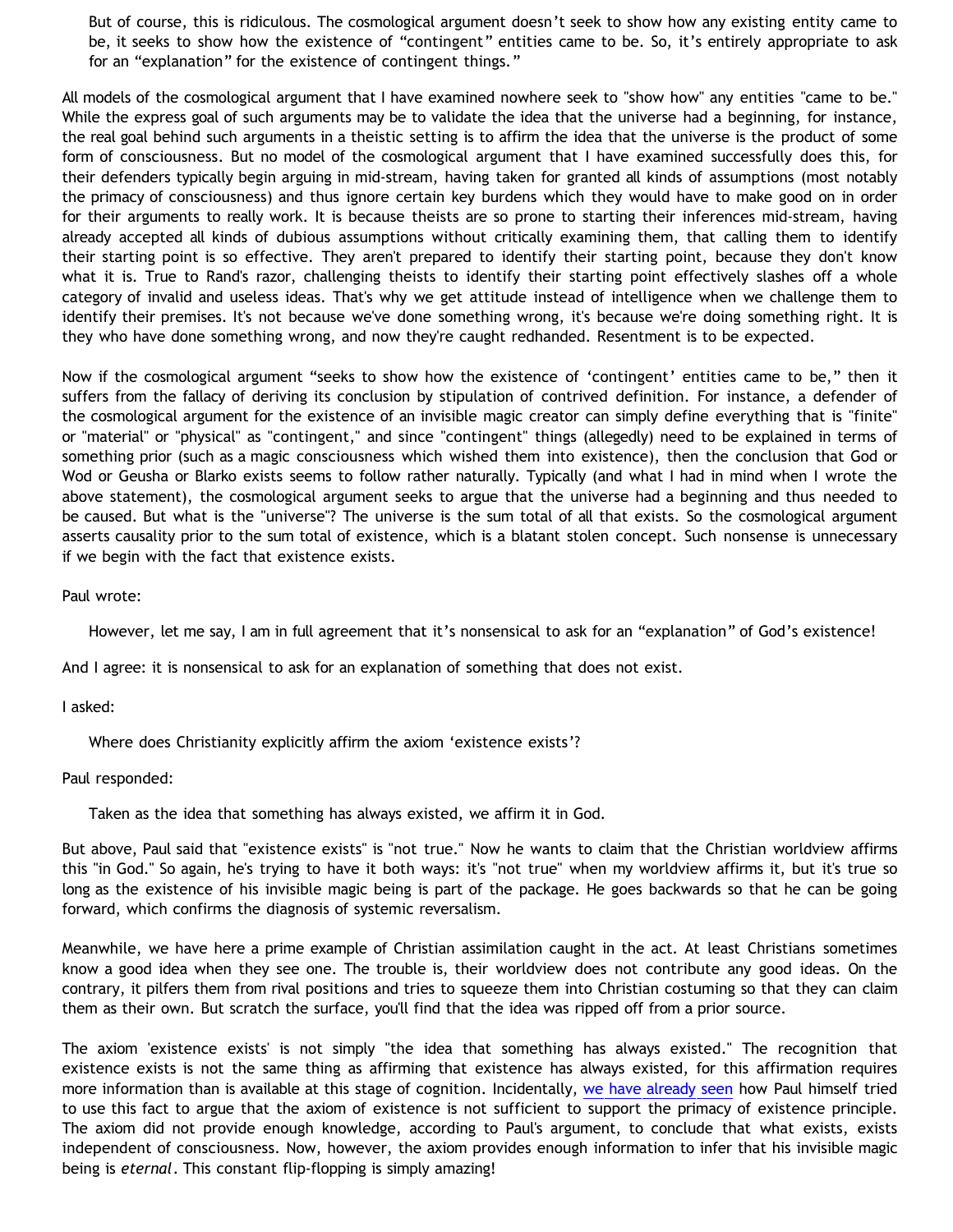The axiom of existence is the recognition of a conceptually irreducible fact of which we have direct, firsthand awareness. Where does Christianity identify existence as a conceptually irreducible fact of which we have direct, firsthand awareness? Where does the bible, as the primary source of Christian doctrine, address the issue of metaphysical primacy? Where does it teach its readers what the proper relationship between a subject and its objects is? From what I can tell, its primitive authors nowhere breathed a word of this matter, as if they were completely ignorant of an issue that is so crucial to knowledge. Why is that? Paul does not offer anything to support the idea that Christianity ever addresses these points. Instead of addressing them, Christians want to assimilate them in a parasitic orgy of consumption and demolition.

It's true that the claim that a god exists assumes the fact that existence exists, but [I've been pointing this out all](http://bahnsenburner.blogspot.com/2006/07/theism-and-its-piggyback-starting.html) [along](http://bahnsenburner.blogspot.com/2006/07/theism-and-its-piggyback-starting.html): my worldview's fundamentals would have to be true for them to assert their god-belief in the first place. Paul flip-flops back and forth, saying that "existence exists" is not true one moment, then claiming that this fact is packaged in Christianity's affirmation of an eternal invisible magic being, then he says that it's uninteresting, then he insinuates that Objectivism's identification of these facts is not unique (though he does not show any other philosophy which identifies them in the manner that Objectivism does), etc., etc. The ebb and flow of Christian psychosis is strong with this lad. He continually seeks ways to evade, mischaracterize, or drop context, while my position remains constant and sure. In the process of trying to discredit Objectivism's fundamentals, Paul seems aloof to the fact that he's constantly making use of those same fundamentals. This has been pointed out to him before. See for instance [Probing Mr. Manata's Poor Understanding of the Axioms.](http://bahnsenburner.blogspot.com/2005/10/probing-mr-manatas-poor-understanding.html) He's been corrected numerous times before. But he continues in his mistaken path. I can only suppose this is intentional, for he should know better by now. I do not think that Paul is stupid, or this thick-headed. Rather, he's got a confessional investment to protect, and he's willing to stoop to the lowest possible levels in order to do just that. In obeying the Christian directive to "deny himself" (cf. Mt. 16:24), Paul has denied his honor along with everything else.

### Paul wrote:

Objectivism can't affirm this in this sense since "existence" was created by consciousness.

Objectivism does not hold that existence was created by consciousness. What part of the statement "existence exists *independent of consciousness*" does Paul not understand?

#### Paul wrote:

If Dawson means this to mean that unconscious bits of matter have always existed, then where's the argument? I certainly don't assume that "unconscious bits of matter has always existed" when I deny it.

Does Paul think that conscious bits of matter have always existed? I see nothing problematic with the view that matter has always existed. I already understand that it is not created by an act of consciousness.

#### Paul had written:

Christianity teaches that God exists and has existed eternally.

#### And I responded:

And just to entertain such a teaching, the Objectivist axioms would have to be true: something would have to exist, that something would have to be itself as opposed to something other than itself, and you would have to be conscious in order to have awareness of such teachings.

#### Paul now responds:

See, Christianity taught the axiom that "something exists" before Objectivism did!

But above Paul said that my axiom is "not true," just after saying that he has "already sliced and diced" it. Now he says that Christianity taught this same axiom "before Objectivism did!" He wants it both ways, and then some. I don't even find the word "axiom" in any of my bibles. Nonetheless, an opportunity has been extended to Paul to show where Christianity explicitly affirms the axioms of Objectivism. He has not shown where it does this, and yet he still wants to claim that Christianity taught these axioms before Objectivism did. Where's the evidence for this? I simply pointed out that Objectivism's axioms would have to be true for Paul to entertain Christianity's "naked assertions." It does not at all follow from this that Christianity taught Objectivism's axioms before Objectivism did. The primitives who contributed to the bible took many assumptions for granted. Among these are fundamental truths which all thinkers must take for granted. Objectivism is the only philosophy which has come out and named them explicitly and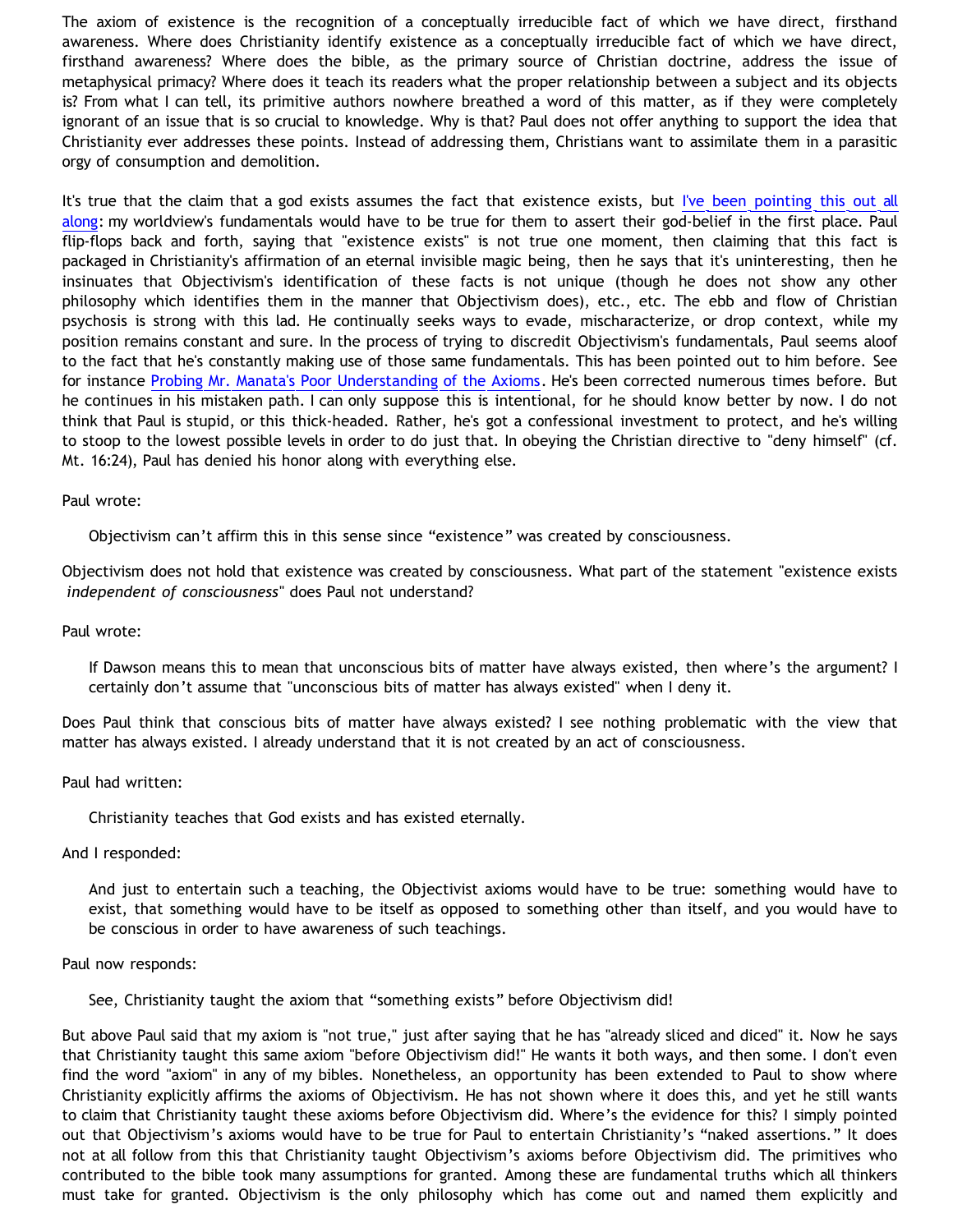integrated them consistently into a working philosophy fit for man and his needs.

Paul then wrote:

Dawson confuses my ability to entertain the idea with God's eternal existence.

Here's another of Paul's signature "naked assertions." I think he pulled this whamo out just so he could feel like he had a response to one of my points. But let's consider: have I confused Paul's "ability to entertain the idea" of his god "with God's eternal existence"? No, I haven't done this. A man's ability to entertain ideas is real, but the invisible magic beings he imagines are not. I think what happened was that Paul simply did not grasp what I had stated above. Let me explain so that he gets it going forward. He stated that "Christianity teaches that God exists and has existed eternally." And in reply to this I pointed out that "just to entertain such a teaching, the Objectivist axioms would have to be true." I explained what I meant by listing the basic facts that would have to obtain in order for Paul to be able to entertain *any* teaching, whether it is Christianity's or anything else. The axioms "identify the preconditions of knowledge: the distinction between existence and consciousness, between reality and the awareness of reality, between teh object and the subject of cognition." (ITOE, p. 57) Just to consider a certain teaching, something needs to exist (such as the person doing the considering), that thing would have to be distinct from other things (such as what is being considered), and the one doing the considering would have to be conscious (since considering in a conscious exercise). These facts are identified by the axioms. They are more fundamental to any claim Paul wants to make about the teaching he has accepted on faith. On the contrary, rather than confusing Paul's "ability to entertain the idea with God's eternal existence," I observe the proper conceptual hierarchy involved. Paul did not grasp this point because the biblical worldview does not equip him with knowledge of concepts, so he views all ideas as if they were primaries, which not only short-circuits any conceptual relationships he might claim for his ideas, but also logical inference as a means of arriving at them. While the objective theory of concepts enables thinkers to develop their ideas by building upwards from a solid foundation, like a city full of skyscrapers, the primitive worldview of the bible treats knowledge "like a village of squat bungalows, with every room huddling down against the earth's surface" (OPAR, p. 130), enslaving the believer's cognition to the level of contextless concretes and debilitating their capacity for conceptual thought. It is because mystical worldviews like Christianity do not grasp the hierarchical nature of knowledge, that their adherents do not recognize the importance of a *conceptually irreducible* starting point (which Paul has not been able to identify on behalf of Christianity) or see any intellectual problem in accepting and affirming stolen concepts (since those who do not understand that knowledge has a logically hierarchical structure will not know when that hierarchy has been breached). But simply because a problem is not seen, it does not mean that the problem does not exist. Stolen concepts are the carbon dioxide of cognition: tasteless, odorless, virtually undetectable without the right equipment.

Paul continued:

So, since Dawson affirms that Christianity taught this before Objectivism did, then Dawson myst [sic] presuppose the Christian worldview to "understand" what he said.

Now really, does Paul actually think that one must presuppose all the stories and tales of the bible to understand the axioms? This is why he is so unteachable: his commitment to division for its own sake chokes any hope of him actually considering the merits of a position which does not bow to his invisible magic being. It's all a game to him at this point. He has no choice but to resort to this kind of childishness because he has no hope against the axioms.

Paul had written:

The Objectivist makes a mountain out of molehill with this one.

And in response I asked:

How so? Objectivism is simply making the rational thinker's conceptually irreducible starting point explicit.

Paul responded:

Because in the uninteresting sense, "things exist" isn't unique to you.

The issue is not whether it is "unique" to any individual or another. Objectivism holds that it is universally unavoidable anyway. So I don't know where Paul gets this concern for vanity. The issue is that it is *unavoidable*, even if only implicitly, and that failing to grasp the fact that things exist independent of consciousness has adverse consequences for philosophy.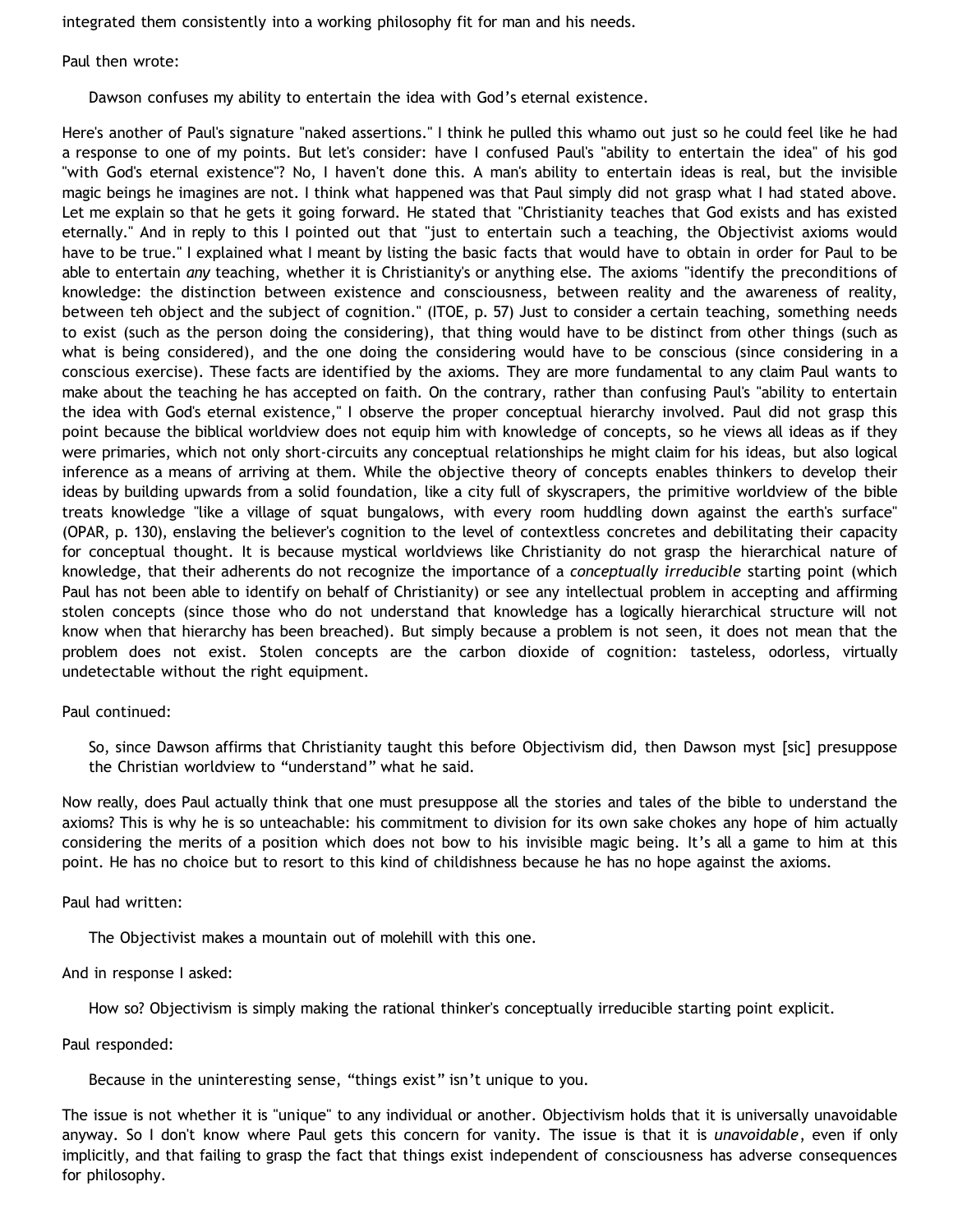Now if Paul can cite another philosophy which explicitly affirms the primacy of existence as Objectivism understands it, and remains loyal to this principle throughout its development, then I would like to know what it is.

Regardless, I never claimed that "things exist" is "unique to [me]." I pointed out that my axioms, which Paul is continually trying to discredit and then assimilate, would have to be true for him to assert the existence of his supernatural pet.

### Paul writes:

As you poured meaning into the term, e.g., "uncreated, unconscious stuff," we saw that this wasn't "axiomatic."

Where did I "pour meaning into the term" such that "things exists" really means "uncreated, unconscious stuff"? Paul does not quote me doing this. Why? Because I never stated this. Nor have I implied it. Paul is projecting his own fears into my mouth; he is the one who has poured these meanings into the axiom, in order to say it isn't axiomatic, in order to evade it. It's nowhere in the original. All this caricature is quite unnecessary, and only serves to get Paul's blood pressure up.

### He writes:

Remember, "existence exists" doesn't tell us anything about the nature of what exists.

Yes, and we should remember also that "existence exists" is not the only axiom, *and* that the mind does not stop with the axioms anyway. Anyone who doubts the primacy of existence principle has a wealth of material available to confirm it. I [even suggested simple experiments](http://bahnsenburner.blogspot.com/2006/12/axioms-and-primacy-of-existence.html) that anyone can perform anytime to check it. Paul ignores all of these points because they get in the way of his apologetic. He cannot deal with Objectivism on its own terms, so he has to "slice and dice" it, e.g., ignoring context, failing to integrate its points, insisting on stolen concepts, and indulging other nefarious misrepresentations in order to keep his head above water. The gap that Paul creates in his own understanding is so big that he thinks he can fit his god into it. Watch him stuff it.

## Paul wrote:

And so the uninteresting claim, "something exists" isn't problematic,

Then why all the fuss from theists when Objectivists point it out in their foundations? I know why. The reason for all the fuss is when the axiom of *consciousness* is introduced, thus indicating the proper relationship between consciousness and its objects. *This* is what theists do not like to be reminded of, *this* is what theists want to ignore, *this* is what spoils their fantasy. And that is why Paul focuses only on the first axiom and ignores the rest. And that is why Paul feels the need to make a mountain out of a mole hill. He figures that if he can keep the focus of the discussion on the axiom of existence exclusively, then he'll never have to deal with the issue of metaphysical primacy because that issue pertains to the relationship between existence and consciousness, and this exposes the lie behind theism. If the axiom of consciousness can be ignored, then so can the issue of metaphysical primacy. But all along, Paul is making use of his own consciousness to participate in the discussion (and deliberately misinterpret the axiom of existence), which means that even he cannot ignore this issue. Paul needs to deal with *all* the axioms, rather than pick and choose one and ignore the rest. But he doesn't do this because his theism will not survive it, and he knows this.

## Paul wrote:

but your qualified claim is [problematic] since it's not axiomatic not acceptable given what else you say. [sic]

How is "existence exists" not axiomatic? Paul's explanation is that "it's not axiomatic... given *what else* you say," which confirms my earlier assessment: he wants cognition to stop with the initial axiom. And he wants it to stop there because he doesn't want to deal with what comes next, namely the issue of metaphysical primacy. But herein lies Paul's problem: cognition does *not* stop with the initial axiom. Cognition *begins* with the axioms, it doesn't discover one and then come to a halt. There's still the relationship between what is known and the means by which it is known that must be dealt with and understood. Paul isn't ready to go there yet. He wants to stall the discussion because of apologetic hesitation, which short-circuits his mind's conceptual capacity entirely. He insinuates that I have inserted additional meaning into the term beyond what is available at the axiomatic level, but again this charge is based on sheer context-dropping: the knowledge I integrate into my view is available at a later stage of cognition, one which I came to long ago, but which Paul never wants to visit. Meanwhile, I have already shown that he continually fails to integrate the axiomatic concepts into a foundational principle suited for a rational epistemology.